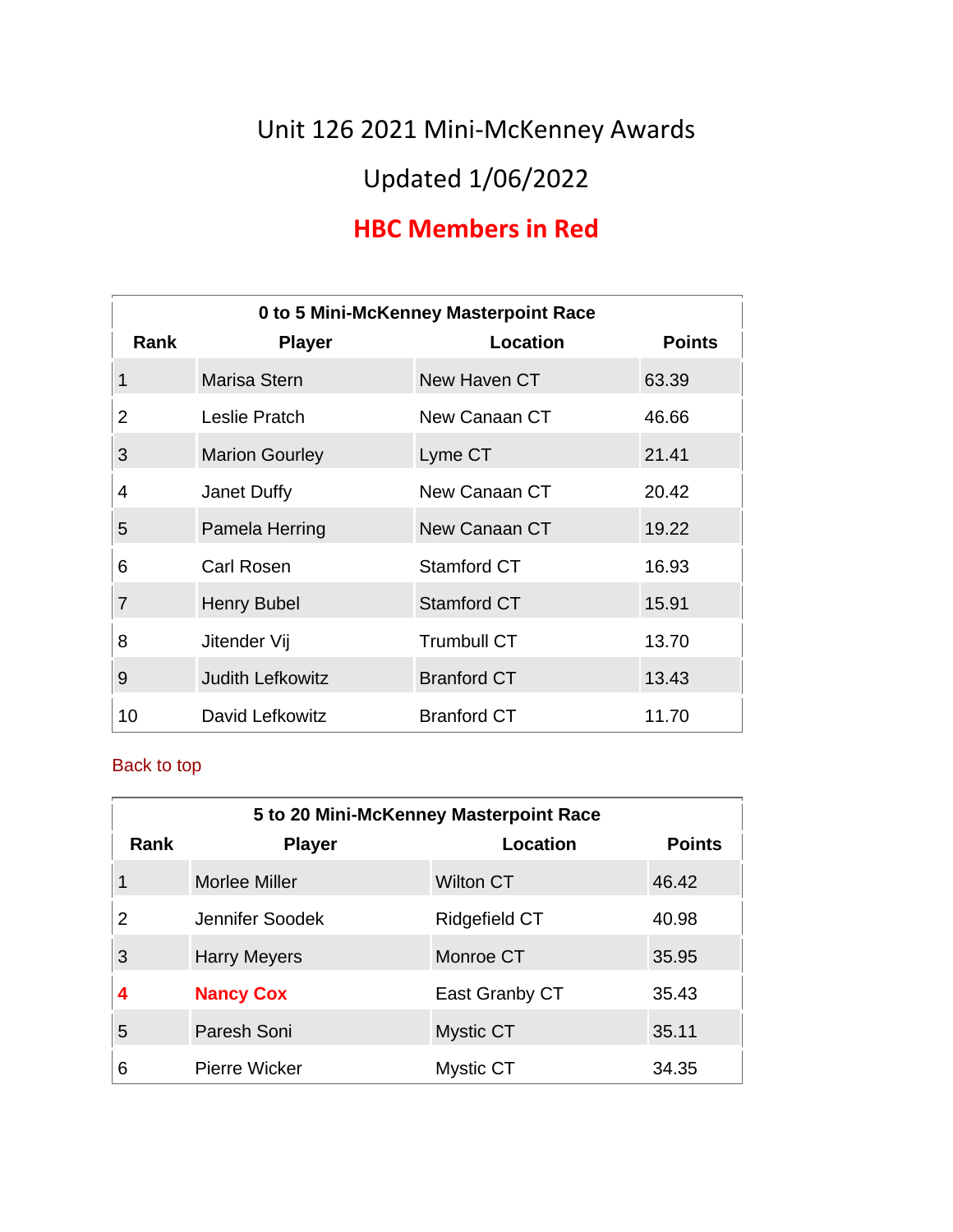| 5 to 20 Mini-McKenney Masterpoint Race |                                            |                         |       |  |  |
|----------------------------------------|--------------------------------------------|-------------------------|-------|--|--|
| Rank                                   | <b>Points</b><br>Location<br><b>Player</b> |                         |       |  |  |
|                                        | <b>Fran Bard</b>                           | <b>Cromwell CT</b>      | 32.94 |  |  |
| 8                                      | <b>Carrie Frey</b>                         | <b>Greenwich CT</b>     | 30.50 |  |  |
| 9                                      | <b>Sharone Kornman</b>                     | <b>West Hartford CT</b> | 27.73 |  |  |
| 10                                     | Diane Arditti                              | Stamford CT             | 25.38 |  |  |

| 20 to 50 Mini-McKenney Masterpoint Race |                          |                         |               |
|-----------------------------------------|--------------------------|-------------------------|---------------|
| Rank                                    | <b>Player</b>            | Location                | <b>Points</b> |
| 1                                       | <b>Jack Miller</b>       | <b>Wilton CT</b>        | 145.26        |
| 2                                       | <b>Deborah Prince</b>    | <b>West Hartford CT</b> | 116.27        |
| 3                                       | <b>Janice Bazzani</b>    | Andover CT              | 109.54        |
| 4                                       | <b>Kathleen Bourguin</b> | Ft Myers Beach FL       | 86.89         |
| 5                                       | <b>Cindy Martin</b>      | <b>West Hartford CT</b> | 80.55         |
| 6                                       | <b>Jane Freeman</b>      | Avon CT                 | 66.18         |
| $\overline{7}$                          | Deborah Butler           | Lyme CT                 | 65.18         |
| 8                                       | Joanne Gorenstein        | <b>Ridgefield CT</b>    | 54.52         |
| 9                                       | Deborah Norley           | Ridgefield CT           | 53.95         |
| 10                                      | <b>Gene Bourquin</b>     | Ft Myers Beach FL       | 53.77         |

| 50 to 100 Mini-McKenney Masterpoint Race |                        |                      |               |
|------------------------------------------|------------------------|----------------------|---------------|
| Rank                                     | <b>Player</b>          | Location             | <b>Points</b> |
|                                          | Mark Krystal           | <b>Westport CT</b>   | 182.19        |
| 2                                        | <b>Annmarie Gagne</b>  | <b>Bloomfield CT</b> | 115.77        |
| 3                                        | Sally Breckenridge     | <b>Stamford CT</b>   | 111.60        |
|                                          | <b>Benjamin Bishop</b> | S Glastonbury CT     | 110.28        |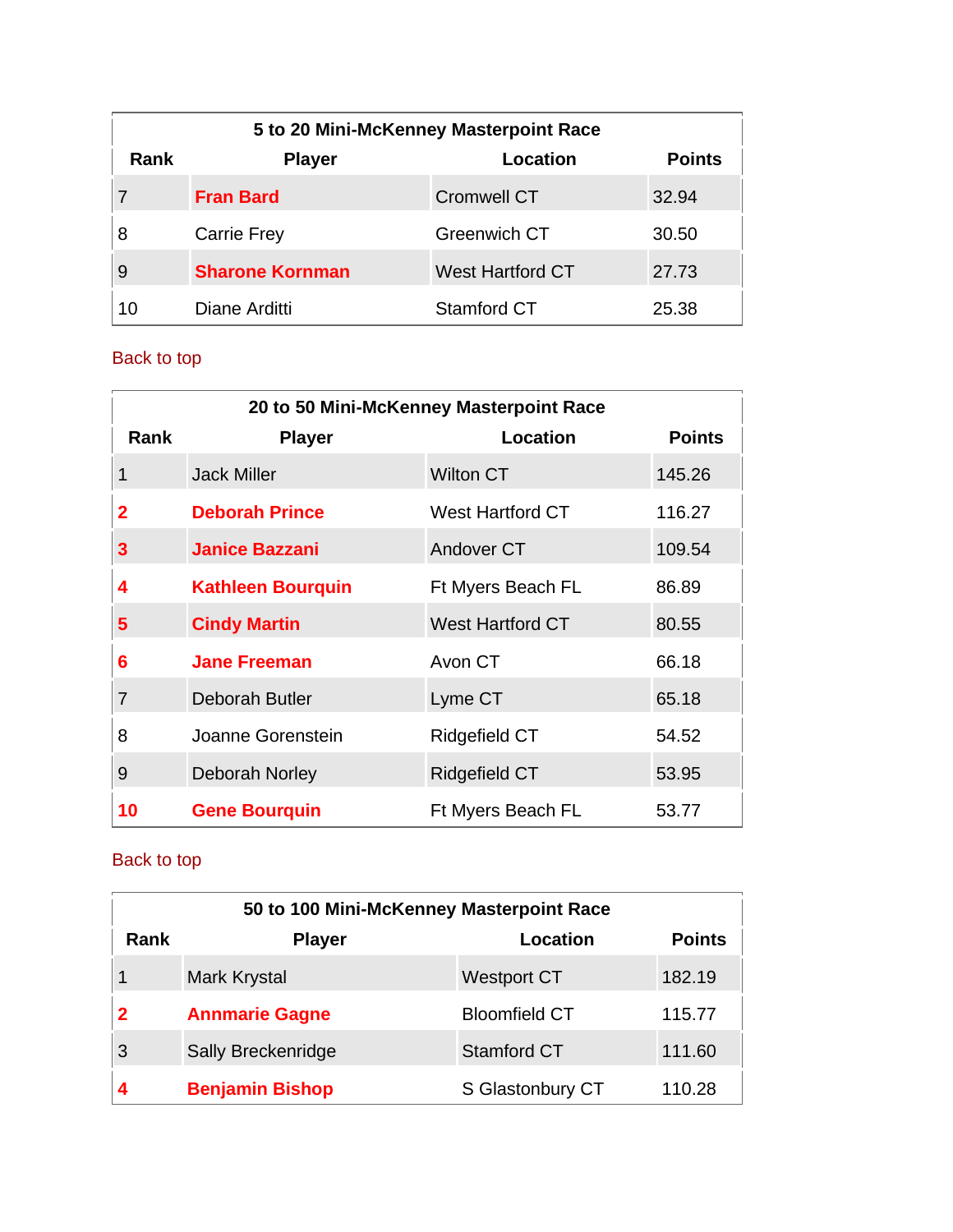| 50 to 100 Mini-McKenney Masterpoint Race |                              |                      |               |
|------------------------------------------|------------------------------|----------------------|---------------|
| Rank                                     | <b>Player</b>                | Location             | <b>Points</b> |
| 5                                        | <b>Athene Von Hirschberg</b> | <b>Coventry CT</b>   | 110.11        |
| 6                                        | <b>Shelley Werbitt</b>       | <b>Ridgefield CT</b> | 105.29        |
| $\overline{7}$                           | <b>Butch Shimelman</b>       | <b>Milford CT</b>    | 99.34         |
| 8                                        | Jay Soodek                   | <b>Redding CT</b>    | 96.35         |
| 9                                        | John Yavis Jr.               | Manchester CT        | 95.82         |
| 10                                       | Jan Burigo                   | Westport CT          | 90.93         |

| 100 to 200 Mini-McKenney Masterpoint Race |                           |                      |               |
|-------------------------------------------|---------------------------|----------------------|---------------|
| Rank                                      | <b>Player</b>             | Location             | <b>Points</b> |
| 1                                         | Donna Krystal             | <b>Westport CT</b>   | 187.72        |
| 2                                         | Marie-Jose Babouder-Matta | <b>Branford CT</b>   | 137.39        |
| 3                                         | Mrs. B. S. Willard        | South Windham CT     | 107.91        |
| 4                                         | <b>Tom Archambault</b>    | West Hartford CT     | 104.69        |
| 5                                         | Kristina Andersson        | Weston CT            | 104.57        |
| 6                                         | <b>Doug Eitelman</b>      | <b>Tolland CT</b>    | 102.40        |
| $\overline{7}$                            | David Weiss               | <b>Fairfield CT</b>  | 101.52        |
| 8                                         | <b>Betty Salzer</b>       | <b>Fairfield CT</b>  | 97.25         |
| 9                                         | <b>Roberta Avery</b>      | <b>Colchester CT</b> | 94.87         |
| 10                                        | John Desrochers           | Southport CT         | 94.39         |

| 200 to 300 Mini-McKenney Masterpoint Race |                                            |                         |        |  |  |
|-------------------------------------------|--------------------------------------------|-------------------------|--------|--|--|
| Rank                                      | <b>Points</b><br><b>Player</b><br>Location |                         |        |  |  |
|                                           | <b>Howard Twersky</b>                      | Easton CT               | 250.69 |  |  |
|                                           | <b>Barbara Fletcher</b>                    | <b>West Hartford CT</b> | 136.84 |  |  |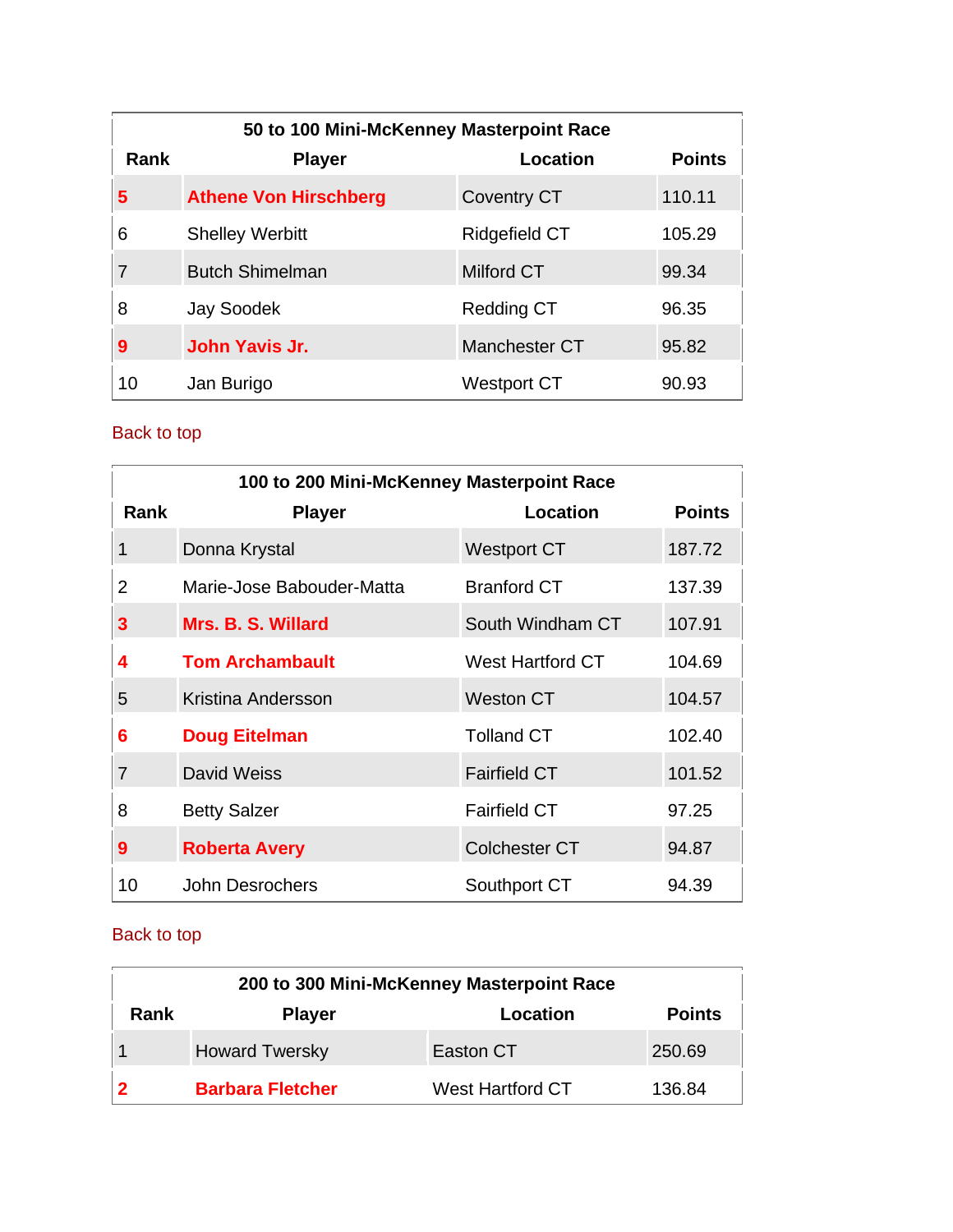| 200 to 300 Mini-McKenney Masterpoint Race |                          |                     |               |
|-------------------------------------------|--------------------------|---------------------|---------------|
| Rank                                      | <b>Player</b>            | Location            | <b>Points</b> |
| 3                                         | <b>Gail Taylor</b>       | <b>Madison CT</b>   | 127.70        |
| 4                                         | <b>Bill Wininger</b>     | Amston CT           | 124.90        |
| 5                                         | <b>Ruth Sachs</b>        | <b>Hamden CT</b>    | 120.52        |
| 6                                         | Jackie Kingston          | Wilton CT           | 119.24        |
| $\overline{7}$                            | C Paul Tyborowski        | <b>Shelton CT</b>   | 115.71        |
| 8                                         | Barbara Foley            | Darien CT           | 113.70        |
| 9                                         | <b>Katherine Grandon</b> | Darien CT           | 101.78        |
| 10                                        | Kathryn Walker           | <b>Riverside CT</b> | 97.32         |

|                | 300 to 500 Mini-McKenney Masterpoint Race |                      |               |  |
|----------------|-------------------------------------------|----------------------|---------------|--|
| <b>Rank</b>    | <b>Player</b>                             | Location             | <b>Points</b> |  |
| 1              | Eileen Montellese                         | <b>Norwalk CT</b>    | 339.04        |  |
| $\overline{2}$ | Laura Twersky                             | Easton CT            | 328.91        |  |
| 3              | <b>Cindy Lyall</b>                        | <b>Greenwich CT</b>  | 258.67        |  |
| 4              | <b>Pamela Lombardo</b>                    | Vernon CT            | 163.63        |  |
| 5              | Roger Caplan                              | <b>Madison CT</b>    | 157.26        |  |
| 6              | Ola Rech                                  | New Canaan CT        | 150.61        |  |
| $\overline{7}$ | Laura Brounstein                          | <b>Boca Raton FL</b> | 149.42        |  |
| 8              | Ellen Panageas                            | Stamford CT          | 124.53        |  |
| 9              | <b>Mark Rubenstein</b>                    | Norwalk CT           | 124.28        |  |
| 10             | Mary Watson-Stribula                      | Southbury CT         | 123.85        |  |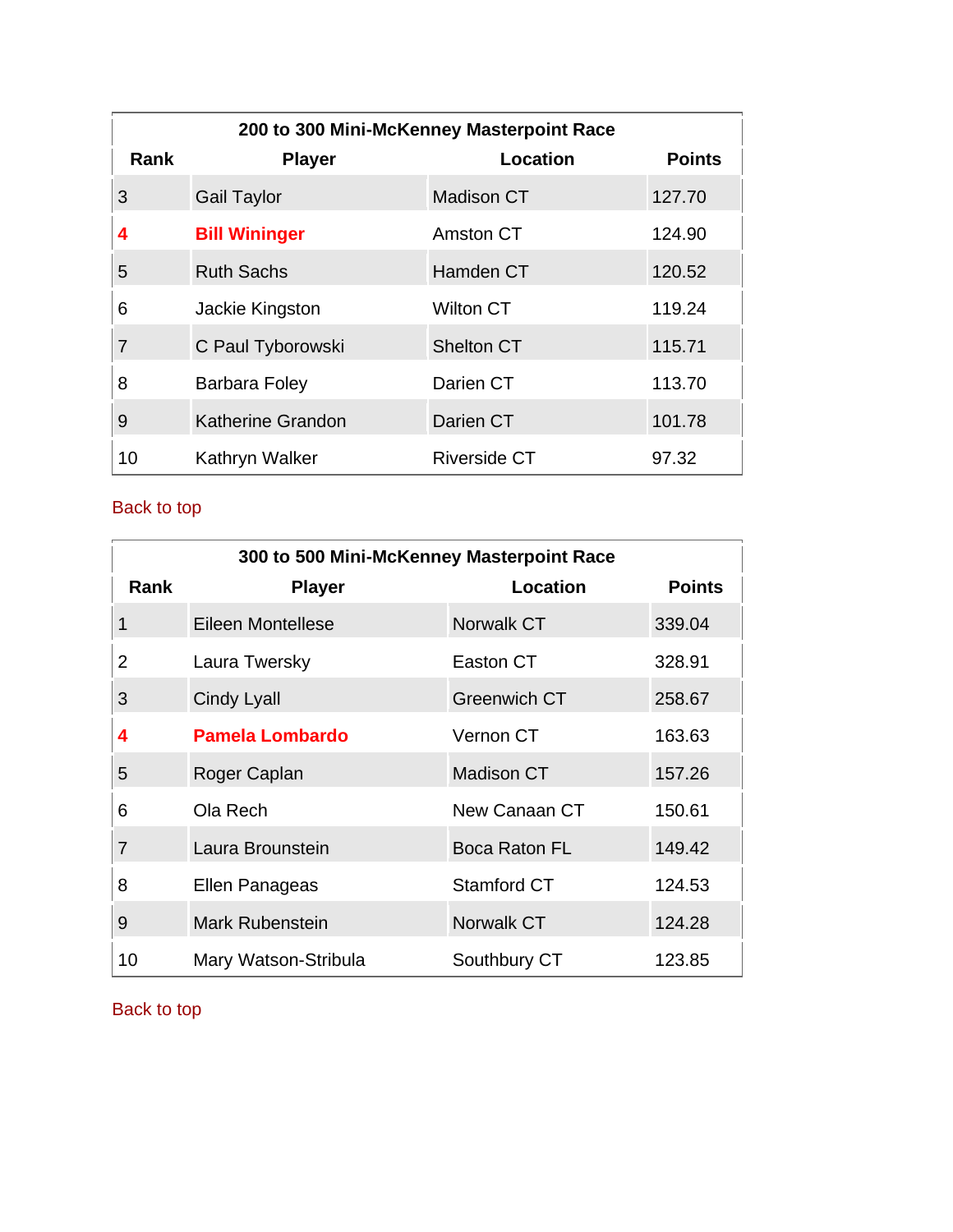| 500 to 1000 Mini-McKenney Masterpoint Race |                          |                     |               |
|--------------------------------------------|--------------------------|---------------------|---------------|
| Rank                                       | <b>Player</b>            | Location            | <b>Points</b> |
| 1                                          | <b>Phyllis Hartford</b>  | <b>Stamford CT</b>  | 319.25        |
| 2                                          | Helen Benson             | Newtown CT          | 307.61        |
| 3                                          | Joy Mehta                | Southport CT        | 278.86        |
| 4                                          | Helen Donohue            | Greenwich CT        | 248.61        |
| 5                                          | <b>Mark Blumenthal</b>   | <b>Trumbull CT</b>  | 239.38        |
| 6                                          | <b>Lisette Voorhees</b>  | Ridgefield CT       | 232.30        |
| $\overline{7}$                             | <b>Mari Stuart</b>       | <b>Greenwich CT</b> | 193.91        |
| 8                                          | <b>Meredith Stravato</b> | Darien CT           | 183.58        |
| 9                                          | <b>Kenneth Steele</b>    | <b>Cheshire CT</b>  | 181.57        |
| 10                                         | Linda Dale Mulholland    | Sandy Hook CT       | 169.70        |

|             | 1000 to 1500 Mini-McKenney Masterpoint Race |                      |               |  |
|-------------|---------------------------------------------|----------------------|---------------|--|
| <b>Rank</b> | <b>Player</b>                               | Location             | <b>Points</b> |  |
| 1           | <b>Clifford Wald</b>                        | <b>Greenwich CT</b>  | 242.66        |  |
| 2           | <b>Stacey Weiss</b>                         | <b>Fairfield CT</b>  | 207.15        |  |
| 3           | Heidi Winslow                               | Newtown CT           | 175.34        |  |
| 4           | Wayne Lubin                                 | <b>Brookfield CT</b> | 138.51        |  |
| 5           | <b>Mary Ellen McGuire</b>                   | Norwalk CT           | 136.48        |  |
| 6           | <b>Bob Silverstein</b>                      | New Haven CT         | 125.05        |  |
| 7           | Susan Kipp                                  | Norwalk CT           | 124.43        |  |
| 8           | Meredith Dunne                              | Rowayton CT          | 122.79        |  |
| 9           | Lee Herdle                                  | <b>Madison CT</b>    | 118.98        |  |
| 10          | <b>Bonnie Murphy</b>                        | <b>Branford CT</b>   | 111.52        |  |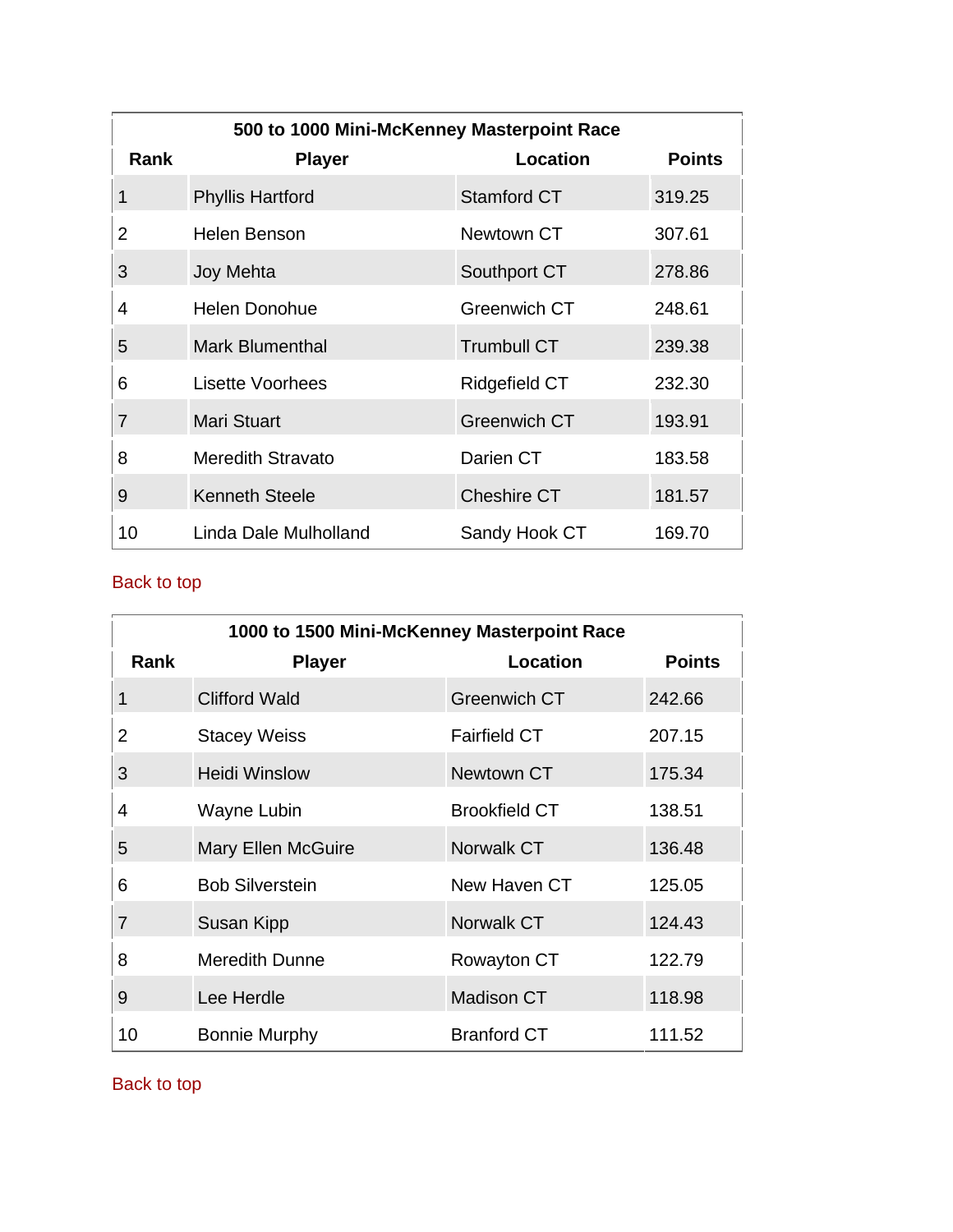| 1500 to 2500 Mini-McKenney Masterpoint Race |                        |                         |               |
|---------------------------------------------|------------------------|-------------------------|---------------|
| <b>Rank</b>                                 | <b>Player</b>          | <b>Location</b>         | <b>Points</b> |
| 1                                           | Gary Miyashiro         | West Redding CT         | 343.00        |
| $\overline{2}$                              | <b>Felix Springer</b>  | <b>West Hartford CT</b> | 298.11        |
| 3                                           | <b>Russ Sackowitz</b>  | <b>Stamford CT</b>      | 294.24        |
| 4                                           | <b>Trevor Reeves</b>   | Farmington CT           | 258.95        |
| 5                                           | <b>Michael Heider</b>  | <b>Redding CT</b>       | 227.46        |
| 6                                           | Susan Fronapfel        | Danbury CT              | 183.62        |
| 7                                           | <b>Janet Soskin</b>    | Darien CT               | 132.91        |
| 8                                           | <b>Gerald Greitzer</b> | <b>Tarrytown NY</b>     | 131.62        |
| 9                                           | <b>Thomas Lorch</b>    | <b>West Hartford CT</b> | 118.67        |
| 10                                          | Louise Wood            | Hamden CT               | 110.40        |

| 2500 to 3500 Mini-McKenney Masterpoint Race |                           |                     |               |
|---------------------------------------------|---------------------------|---------------------|---------------|
| Rank                                        | <b>Player</b>             | Location            | <b>Points</b> |
| 1                                           | <b>Kathleen Frangione</b> | Southington CT      | 464.01        |
| 2                                           | <b>Jatin Mehta</b>        | Southport CT        | 327.64        |
| 3                                           | <b>Elizabeth Nagle</b>    | Wethersfield CT     | 243.45        |
| 4                                           | <b>Paul Miller</b>        | <b>Weston CT</b>    | 229.35        |
| 5                                           | <b>Laurie Robbins</b>     | Windsor CT          | 217.12        |
| 6                                           | <b>Mary Petit</b>         | East Windsor CT     | 135.06        |
| 7                                           | Douglas Thompson          | <b>Norwalk CT</b>   | 129.35        |
| 8                                           | <b>Richard Fronapfel</b>  | Danbury CT          | 110.49        |
| 9                                           | <b>Linda Starr</b>        | East Granby CT      | 107.77        |
| 10                                          | Jane Finn                 | <b>Greenwich CT</b> | 98.84         |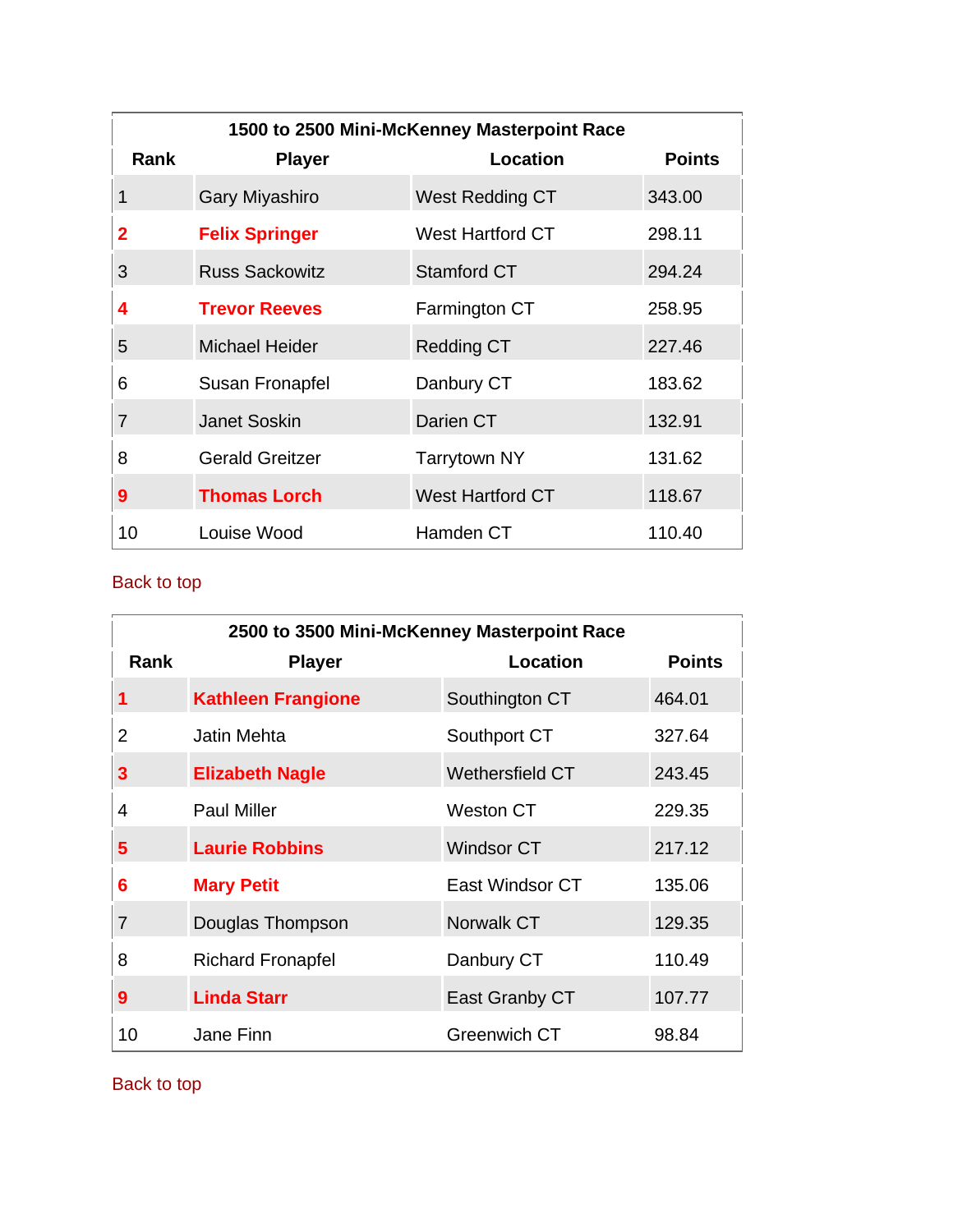| 3500 to 5000 Mini-McKenney Masterpoint Race |                        |                     |               |
|---------------------------------------------|------------------------|---------------------|---------------|
| Rank                                        | <b>Player</b>          | Location            | <b>Points</b> |
| 1                                           | Susan Mayo             | Vero Beach FL       | 379.69        |
| 2                                           | Linda Green            | <b>Fairfield CT</b> | 355.75        |
| 3                                           | Jill Fouad             | New Canaan CT       | 325.80        |
| 4                                           | Russell Friedman       | Wilton CT           | 275.15        |
| 5                                           | Pat Hartman            | <b>Stratford CT</b> | 180.06        |
| 6                                           | Lenny Russman          | Madison CT          | 167.17        |
| $\overline{7}$                              | <b>Brett Adler</b>     | Norwalk CT          | 134.79        |
| 8                                           | Jeffrey Goldman        | Norwalk CT          | 130.26        |
| 9                                           | <b>Susan Rodricks</b>  | Milford CT          | 128.90        |
| 10                                          | <b>Phyllis Bausher</b> | West Haven CT       | 126.08        |

| 5000 to 7500 Mini-McKenney Masterpoint Race |                          |                  |               |
|---------------------------------------------|--------------------------|------------------|---------------|
| Rank                                        | <b>Player</b>            | Location         | <b>Points</b> |
| 1                                           | <b>Yeong-Long Shiue</b>  | Manchester CT    | 316.33        |
| 2                                           | Sarah Budds              | Niantic CT       | 289.94        |
| 3                                           | <b>Frank Blachowski</b>  | Manchester CT    | 221.79        |
| 4                                           | Jeff Horowitz            | Cheshire CT      | 207.17        |
| 5                                           | Allan Wolf               | North Haven CT   | 200.35        |
| 6                                           | Don Stiegler             | Shelton CT       | 173.24        |
| $\overline{7}$                              | Franco Baseggio          | Sharon CT        | 145.42        |
| 8                                           | <b>Frances Schneider</b> | Riverside CT     | 141.86        |
| 9                                           | <b>Tom Joyce</b>         | East Hartford CT | 82.58         |
| 10                                          | Doris Greenwald          | Stamford CT      | 61.00         |